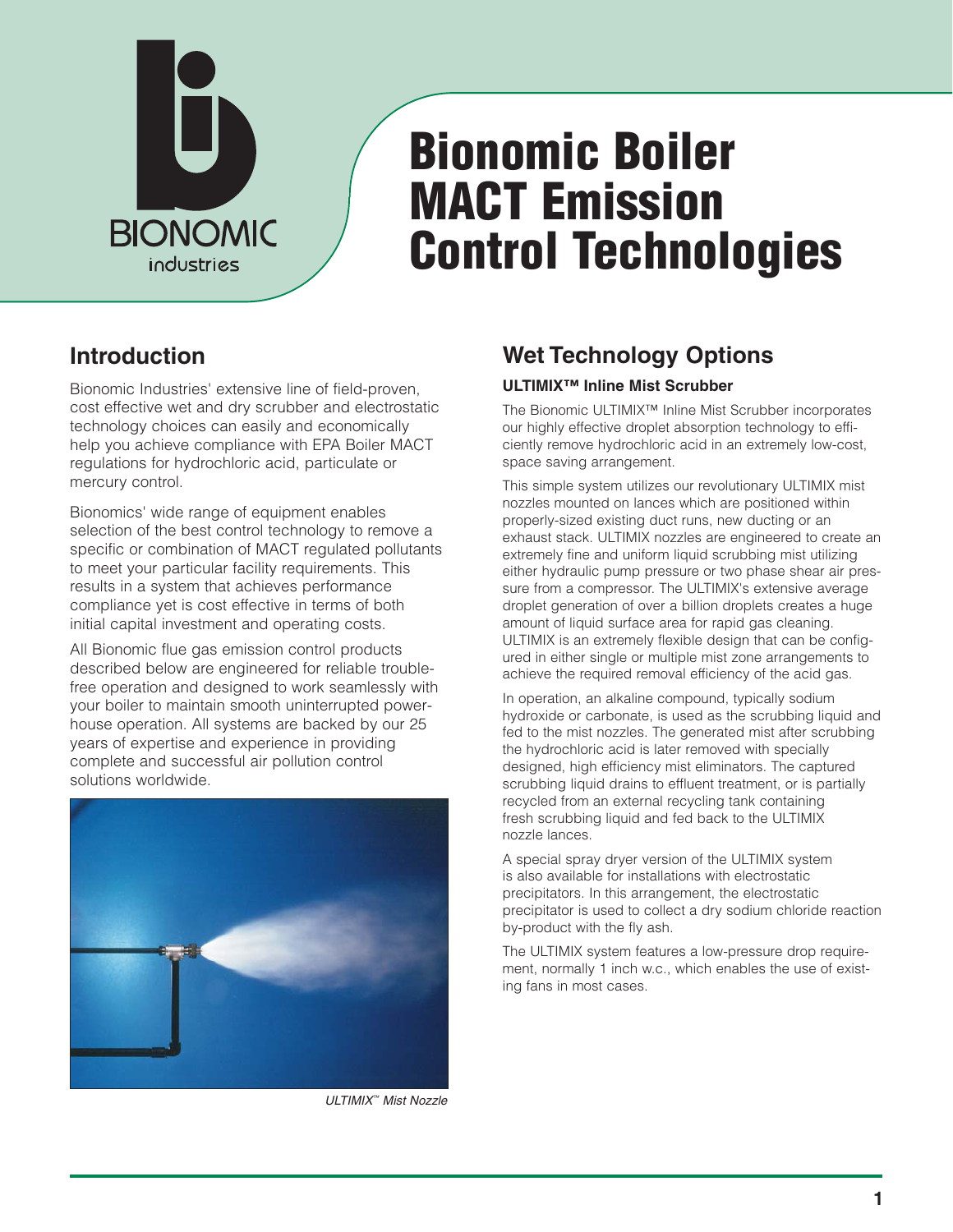

#### **Series 5000 Packed Tower Scrubber**

The Bionomic Series 5000 Packed Tower **Scrubber** incorporates high performance packing components for maximum hydrochloric acid gas removal capability of over 99% with low energy requirements. This scrubber type is ideally suited to follow particulate precleaning devices such as a baghouse or electrostatic precipitator.



During operation, boiler flue gas to be scrubbed enters the lower section of the tower and flows upward through a packed bed containing 2 to 3-1/2 inch size ring-shaped packing placed in random fashion. This packed bed offers tens of thousands of square feet of contact surface area between the gas and scrubbing liquid in an average size scrubber. A scrubbing solution consisting of water or chemical reagent is distributed evenly through nonclog type spray nozzles over the top of the packing. It then flows downward through the bed in a countercurrent direction to the gas, thoroughly wetting the packing surfaces. The flue gas follows a torturous path through the bed, thoroughly mixing with the wetted packing components while absorbing and removing the acid gas in the liquid films created. The scrubbing liquid then drains into the integral sump section of the tower and is discharged for wastewater treatment in a once through system. If the scrubbing solution is recirculated with additional chemical reagent, it is returned to the packed bed using a centrifugal circulation pump.

The Series 5000 Packed Tower is energy efficient with a pressure drop of only 1 to 2-1/2 inches w.c. during operation. The scrubber is best suited for use with either once through water or basic sodium chemical scrubbing solutions.

#### **Series 6000 Sieve Tray/Bubble Cap Scrubber**

The Bionomic Series 6000 Sieve Tray/Bubble Cap Tray Scrubber employs our proprietary Lo-Flo Tray in a perforated sieve or bubble capped riser design. It is capable of scrubbing out both fly ash particulate and hydrochloric acid contaminants. Our tray scrubbers are less susceptible to plugging from particulate in the gas stream than a packed tower design, while offering up to 99% hydrochloric acid removal and fairly high particulate removal.

Depending on the removal efficiency needed, the number of tray levels supplied can vary between two and five. Pressure drop ranges from 3 to 11 inches of w.c. for this type of scrubber.



During operation, the gas to be cleaned flows vertically upward into the tray section through the sieve holes or capped risers, which can vary up to 1-inch diameter. Scrubbing liquid is introduced to the top tray where it flows in a horizontal cross flow direction to the gas rising over the tray's surface. The gas velocity through the tray openings, holds the liquid up on the tray and creates a froth layer where violent gas and liquid contact occurs to

remove particulate and acid gas. After traveling across the tray, the liquid flows over a weir and down to each successive tray level for further scrubbing and contaminant removal. The spent liquid finally cascades into the sump section of the scrubber vessel and discharged on once through water arrangements, or retained in the sump for recirculation and reuse when a chemical reagent scrubbing solution is used.

The unique design of the Bionomic Lo-Flo Tray Scrubber enables use of water condensate or other industrial effluent sources to completely eliminate or reduce unit operating cost. If unavailable, sodium or calcium based chemical reagents can be used for the scrubbing liquid.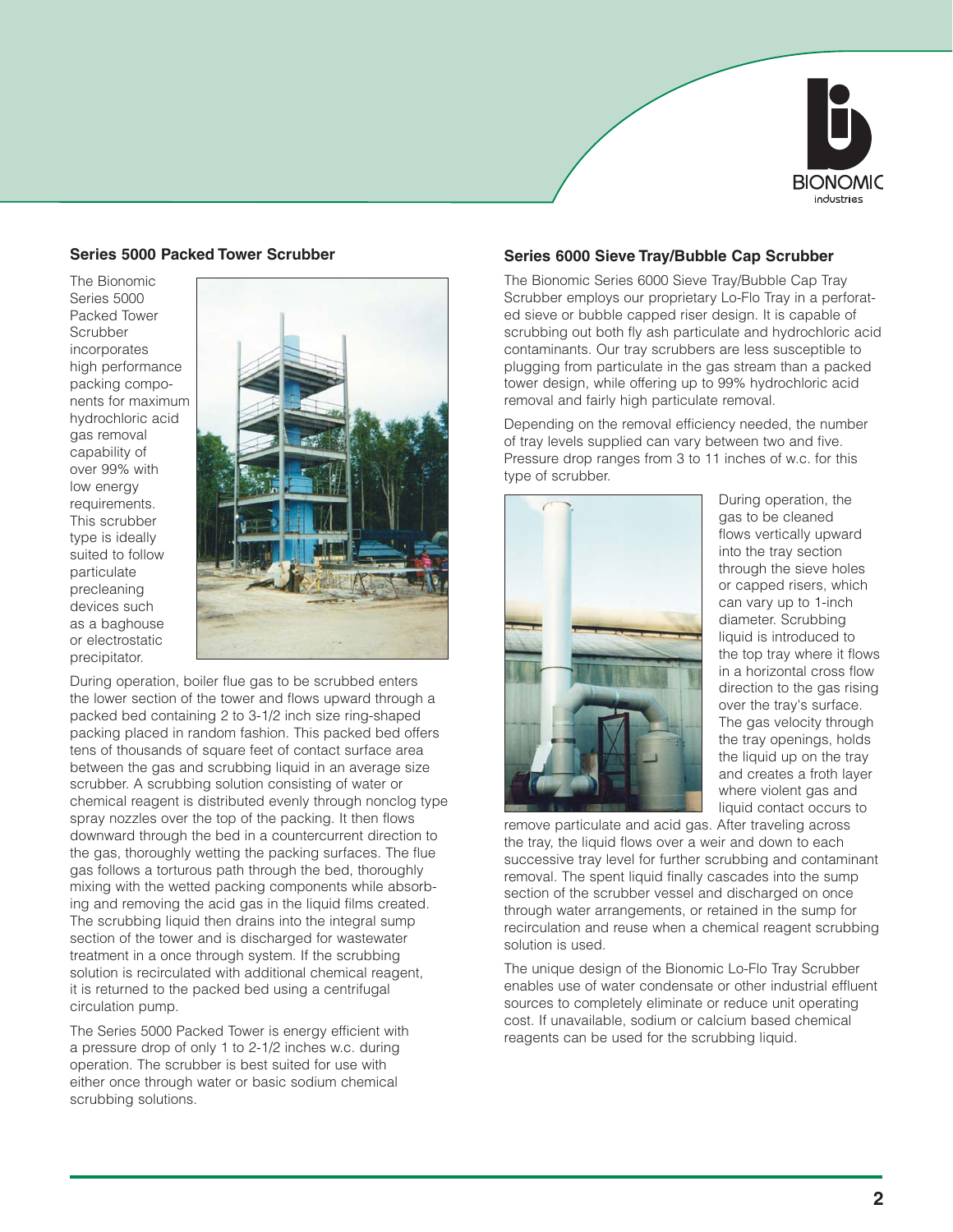

#### **Series 7000 Adjustable Throat Venturi Scrubber**

Bionomic's Series 7000 Adjustable Throat Venturi Scrubber is the preferred wet scrubber choice for meeting MACT compliance when both particulate and hydrochloric acid need to be controlled. With hundreds installed, it is field-proven to effectively meet virtually any emission reduction requirement.

An inherent advantage of this extremely flexible scrubber design is the adjustable throat compensator. This provides the ability to vary or maintain collection efficiency while accepting large turndowns in flue gas flow rates. It is ideally



suited for multiple boiler installations or large fluc tuations in boiler output.

In operation, scrubbing liquid is introduced to the scrubber through fully open nonclog pipe headers. The contaminated gas enters through the top of the venturi scrubber with the scrubbing liquid in a cocurrent flow arrangement. The gas and scrubbing liquid then enter into a narrow throat section where a high-pressure drop accelerates the gas and shears the scrubbing

liquid into extremely fine small micron-sized droplets to impact and collect the particulate. At the same time, soluble hydrochloric acid gas is absorbed. The agglomerated scrubbing liquid with contaminants then enters into a cyclonic entrainment or impingement separator vessel, where a chevron mist eliminator removes liquid with captured particulate from the gas stream before exiting the unit.

The scrubbing liquid then drains into an integral sump section of the scrubber where constant discharge of scrubbed particles along with liquid makeup takes place. Scrubbing liquid is constantly recirculated back to the distributors with a feed pump.

This extremely adaptable scrubber design can utilize a wide variety of chemical reagents when hydrochloric acid removal is needed. The list of satisfactory reagents includes: hydrated lime, soda ash, and caustic. Based on the specific particulate collection efficiency required, and boiler flue gas output, the Series 7000 Adjustable Throat Venturi's pressure drop normally ranges between 6 and 20 inches w.c.

#### **Series 9700 Spray Tower**

Bionomic's Series 9700 Spray Tower is a simple yet complete spray type scrubber for removal of hydrochloric acid. Highly efficient, this scrubber is capable of achieving over 98% removal of the acid gas. The Series 9700 Spray Tower consists of an open, vertical cylindrical vessel fitted with banks of hydraulically atomized spray distributors. This scrubber can be used on particulate laden gas streams or with scrubbing liquids containing heavy solids due to its open, no obstruction interior design. To reduce operating costs, all Series 9700 Spray Towers are fitted with proprietary, large passage size spray nozzles to enable use of scale forming lime as a scrubbing reagent.

In operation, the scrubbing liquid is introduced at medium pressure to large open passage nozzles arranged on pipe headers. The scrubbing liquid pumped at a high rate is atomized into coarse droplets in the nozzles to create a deluge of torrential rain within the vessel. Intimate contact between the gas contaminants and scrubbing liquid droplets absorbs the hydrochloric acid and collects through impaction fly ash particulate. Several spray headers are arranged in banks to form spray zones to ensure thorough gas washing. Each subsequent zone increases the removal efficiency of the hydrochloric acid to achieve the needed outlet loading.

Scrubbing liquid is constantly recirculated from an integral sump to the spray headers using a pump. A partial but constant blow down of spent scrubbing liquid and a continuous fresh liquid makeup keeps solids concentration in the liquid within desired levels.

The Series 9700 Spray Tower's large gas turndown capability is the key advantage that enables this simple scrubber to be installed on one or more boilers with large fluctuations in steam output. This scrubber features a low 1 to 2 inch w.c. pressure drop, which in many cases allows usage of the existing boiler fan.

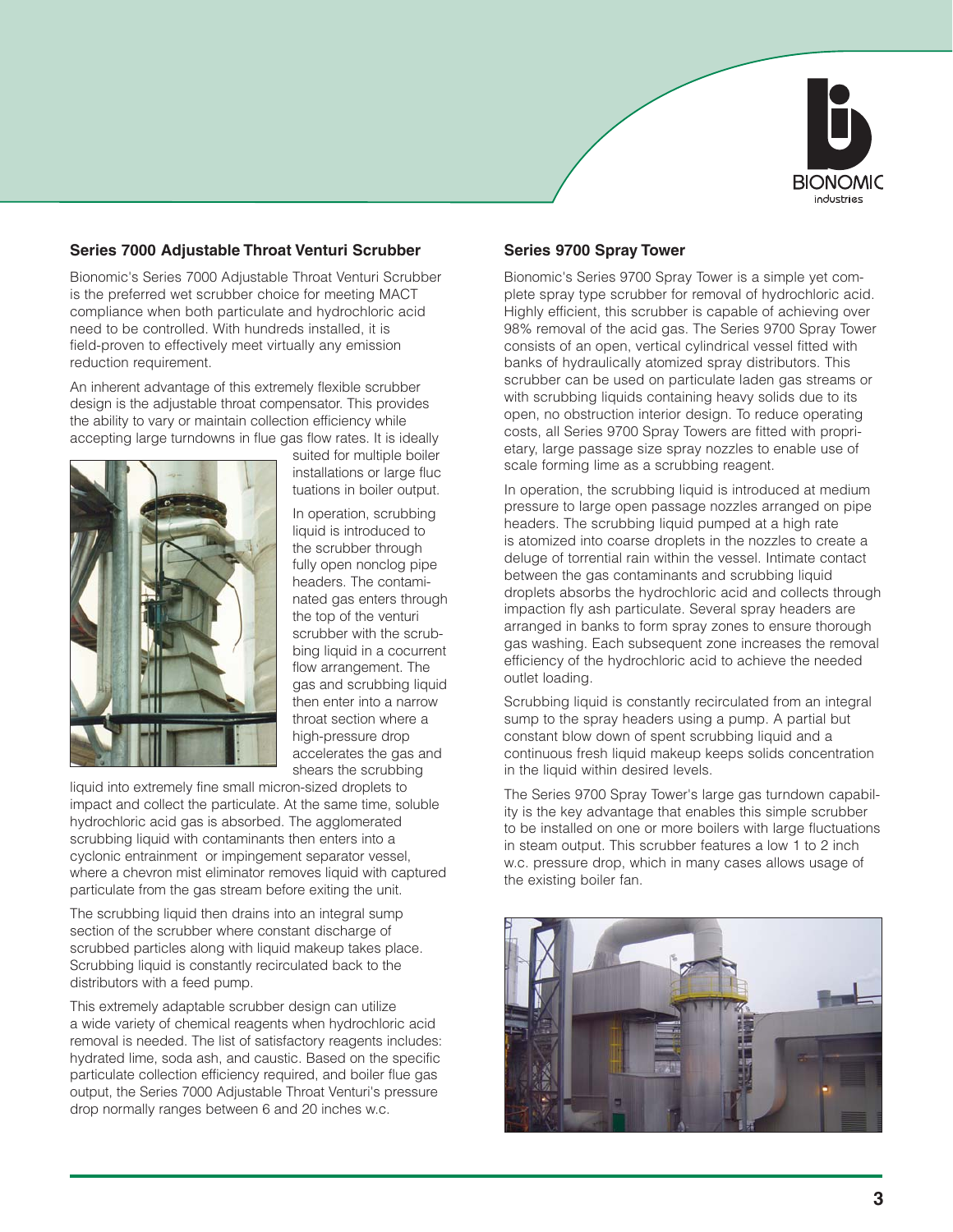

#### **HEI™ Wet Electrostatic Precipitator**

When the application also involves meeting MACT elemental mercury removal standards that result when burning low chloride containing coals, the Bionomic's HEI™ (High Energy Ionization) Wet Electrostatic Precipitator is the leading, low cost solution for tackling this problem. The HEI WESP represents a major breakthrough in the advancement of fine particulate mercury control.

At the inlet of the HEI WESP, the untreated boiler gas is first presaturated with a water fog to enable more efficient charging of the mercury particulate. The gas then passes into the particle charging and collecting zone. Utilizing a high intensity ionized corona charging principle, mercury and other particles are charged using individual, rigid mast ring charging electrodes centered within hex shaped collecting tubes. Mercury and other particulate charged with the ionized gas are swept onto the collecting surface of the tubes where an automatic water wash system is periodically triggered to clean the tubes. The unique design of the HEI WESP allows online cleaning of collected particulate while maintaining the required removal efficiency. The remaining water can then be recycled for reuse after particle filtering.

The HEI WESP features extremely low-pressure drop so existing fans normally do not require replacement. Units are available in both a gas downflow and upflow design to more easily meet layout constraints.



### **Dry Technology Options**

#### **DRI-SORB™ Sorbent Injection or Semi-Dry Systems**

The Bionomic DRI-SORB Dry Scrubber System utilizes a pulse jet fabric filter collector in combination with either a dry sorbent injection or inline semi-dry spray system that uses various chemical reagents to remove both hydrochloric acid and particulate. This technology produces a dry by-product for ease of disposal, and is best suited for plant sites that are unable to treat a liquid effluent discharge.

The dry sorbent injection system utilizes hydrated lime or bicarbonate as the scrubbing reagent. The semi-dry spray system uses a liquid slurry of hydrated lime, sodium carbonate or sodium bicarbonate. If mercury removal is also required, a secondary injection system utilizing activated carbon is added to adsorb the elemental mercury vapor.

Typically a basic DRI-SORB scrubber system includes a pulse jet fabric filter collector, dry venturi scrubber or slurry absorbent spray system to ensure proper reagent dispersion into the gas stream, and reagent storage silo with necessary reagent preparation and feed equipment. Conveyors transfer the ash and salt reaction by-products from the system to a storage hopper for a predetermined method of disposal.

In operation, boiler gas containing acid gas and particulate that need to be removed pass through either an absorbent spray system or dry venturi where they are mixed with the chemical reagent. Temperature of the flue gas is normally controlled within a range of 275 to 375 degrees Fahrenheit using damper controlled dilution air, a heat exchanger or moisture addition. The type of reagent and injection method determines the specific temperature requirement.

In the semi-dry spray version, the reaction between acid gases and scrubbing liquid occurs in the ductwork, and the salt particulate with fly ash is removed in the fabric filter collector. In the sorbent injection type, the dry reagent powder is thoroughly mixed in the dry venturi and dispersed into the gas stream. This mixture enters the fabric filter collector where the majority of acid gas removal occurs in the filter bags, which become coated with the injected reagent. For both system types, the collected cake on the filter bags is periodically removed by pulse cleaning using compressed air. The solids are then discharged into the baghouse hopper section for removal and disposal in a dry form.

The DRI-SORB system is capable of achieving over 99% removal of particulate emissions and 98% of the hydrochloric acid. The typical pressure drop allowance across these systems can vary between 8 and 11 inches w.c.

DRI-SORB™